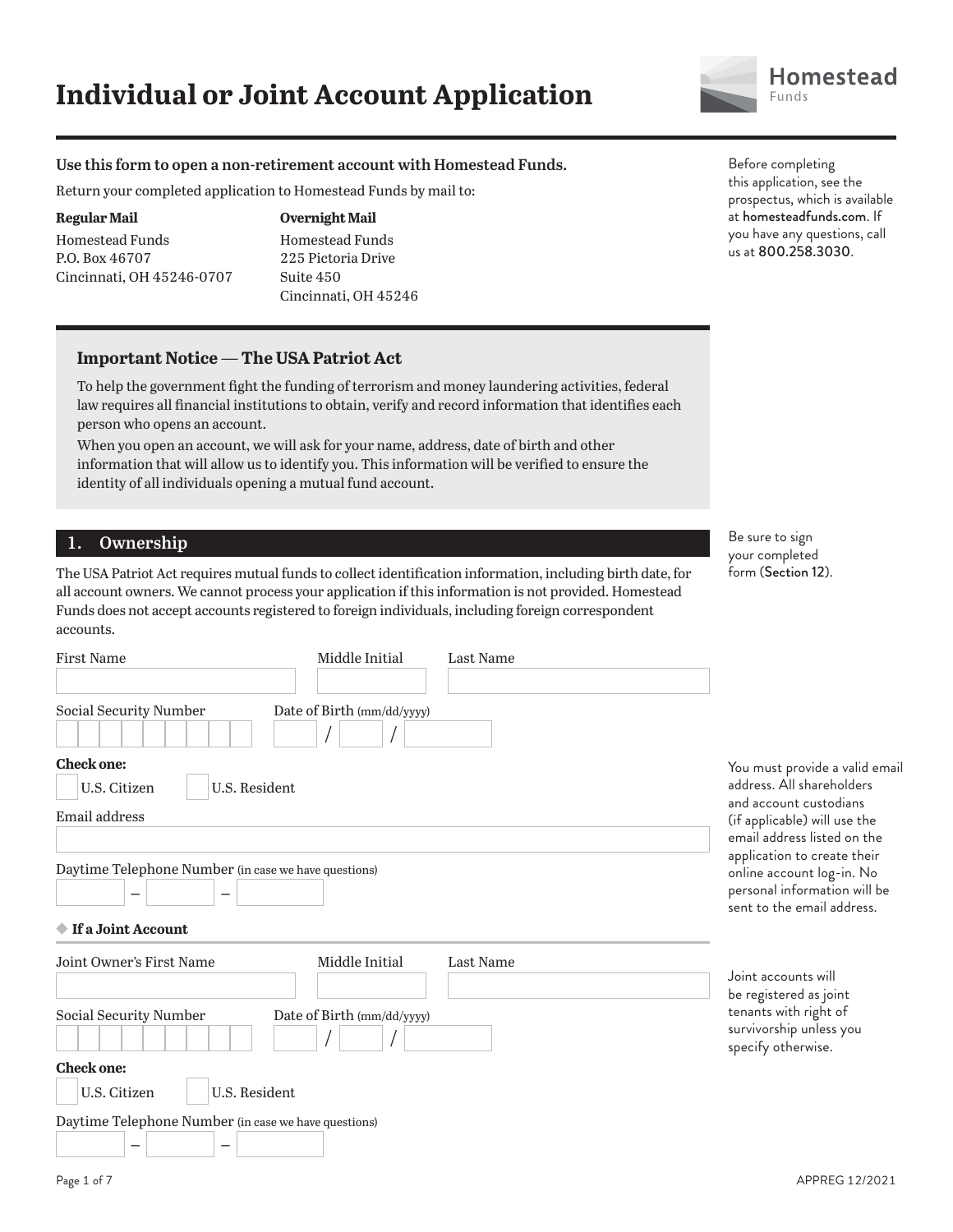# **Individual or Joint Account Application**



| <b>Ownership (continued)</b><br>1.                                                                    |                                                                                                                                                                                                                                                                                                                                                                                                                                                                                                                                                                                                                                                        |           |          |                                                     |
|-------------------------------------------------------------------------------------------------------|--------------------------------------------------------------------------------------------------------------------------------------------------------------------------------------------------------------------------------------------------------------------------------------------------------------------------------------------------------------------------------------------------------------------------------------------------------------------------------------------------------------------------------------------------------------------------------------------------------------------------------------------------------|-----------|----------|-----------------------------------------------------|
| Joint Owner's First Name<br>Middle Initial                                                            |                                                                                                                                                                                                                                                                                                                                                                                                                                                                                                                                                                                                                                                        | Last Name |          |                                                     |
|                                                                                                       |                                                                                                                                                                                                                                                                                                                                                                                                                                                                                                                                                                                                                                                        |           |          |                                                     |
| Social Security Number<br>Date of Birth (mm/dd/yyyy)                                                  |                                                                                                                                                                                                                                                                                                                                                                                                                                                                                                                                                                                                                                                        |           |          |                                                     |
| <b>Check one:</b>                                                                                     |                                                                                                                                                                                                                                                                                                                                                                                                                                                                                                                                                                                                                                                        |           |          |                                                     |
| U.S. Citizen<br>U.S. Resident                                                                         |                                                                                                                                                                                                                                                                                                                                                                                                                                                                                                                                                                                                                                                        |           |          |                                                     |
| Daytime Telephone Number (in case we have questions)                                                  |                                                                                                                                                                                                                                                                                                                                                                                                                                                                                                                                                                                                                                                        |           |          |                                                     |
| <b>Address</b><br>2.                                                                                  |                                                                                                                                                                                                                                                                                                                                                                                                                                                                                                                                                                                                                                                        |           |          | A P.O. Box will not be<br>accepted as a residential |
| Owner/First Joint Owner's Residential Street Address                                                  |                                                                                                                                                                                                                                                                                                                                                                                                                                                                                                                                                                                                                                                        |           |          | street address. A rural<br>route, APO or FPO        |
|                                                                                                       |                                                                                                                                                                                                                                                                                                                                                                                                                                                                                                                                                                                                                                                        |           |          | address will be accepted.                           |
| City                                                                                                  | State                                                                                                                                                                                                                                                                                                                                                                                                                                                                                                                                                                                                                                                  |           | Zip Code |                                                     |
|                                                                                                       |                                                                                                                                                                                                                                                                                                                                                                                                                                                                                                                                                                                                                                                        |           |          |                                                     |
| If Joint Owner's residential street address is different than above                                   |                                                                                                                                                                                                                                                                                                                                                                                                                                                                                                                                                                                                                                                        |           |          |                                                     |
| Joint Owner's Street Address                                                                          |                                                                                                                                                                                                                                                                                                                                                                                                                                                                                                                                                                                                                                                        |           |          |                                                     |
|                                                                                                       |                                                                                                                                                                                                                                                                                                                                                                                                                                                                                                                                                                                                                                                        |           |          |                                                     |
| City                                                                                                  | <b>State</b>                                                                                                                                                                                                                                                                                                                                                                                                                                                                                                                                                                                                                                           |           | Zip Code |                                                     |
|                                                                                                       |                                                                                                                                                                                                                                                                                                                                                                                                                                                                                                                                                                                                                                                        |           |          |                                                     |
| Joint Owner's Street Address                                                                          |                                                                                                                                                                                                                                                                                                                                                                                                                                                                                                                                                                                                                                                        |           |          |                                                     |
| City                                                                                                  | State                                                                                                                                                                                                                                                                                                                                                                                                                                                                                                                                                                                                                                                  |           | Zip Code |                                                     |
|                                                                                                       |                                                                                                                                                                                                                                                                                                                                                                                                                                                                                                                                                                                                                                                        |           |          |                                                     |
| $\blacklozenge$ If you want mail sent to an address other than the Owner/Joint Owner's street address |                                                                                                                                                                                                                                                                                                                                                                                                                                                                                                                                                                                                                                                        |           |          |                                                     |
| Mailing Address (Your mailing address may be a P.O. Box)                                              |                                                                                                                                                                                                                                                                                                                                                                                                                                                                                                                                                                                                                                                        |           |          |                                                     |
| City                                                                                                  | $\operatorname*{State}% \left( X\right) \equiv\operatorname*{State}% \left( X\right) \equiv\operatorname*{State}% \left( X\right) \equiv\operatorname*{State}\left( X\right) \equiv\operatorname*{State}% \left( X\right) \equiv\operatorname*{State}\left( X\right) \equiv\operatorname*{State}% \left( X\right) \equiv\operatorname*{State}\left( X\right) \equiv\operatorname*{State}% \left( X\right) \equiv\operatorname*{State}\left( X\right) \equiv\operatorname*{State}\left( X\right) \equiv\operatorname*{State}\left( X\right) \equiv\operatorname*{State}\left( X\right) \equiv\operatorname*{State}\left( X\right) \equiv\operatorname*$ |           | Zip Code |                                                     |
|                                                                                                       |                                                                                                                                                                                                                                                                                                                                                                                                                                                                                                                                                                                                                                                        |           |          |                                                     |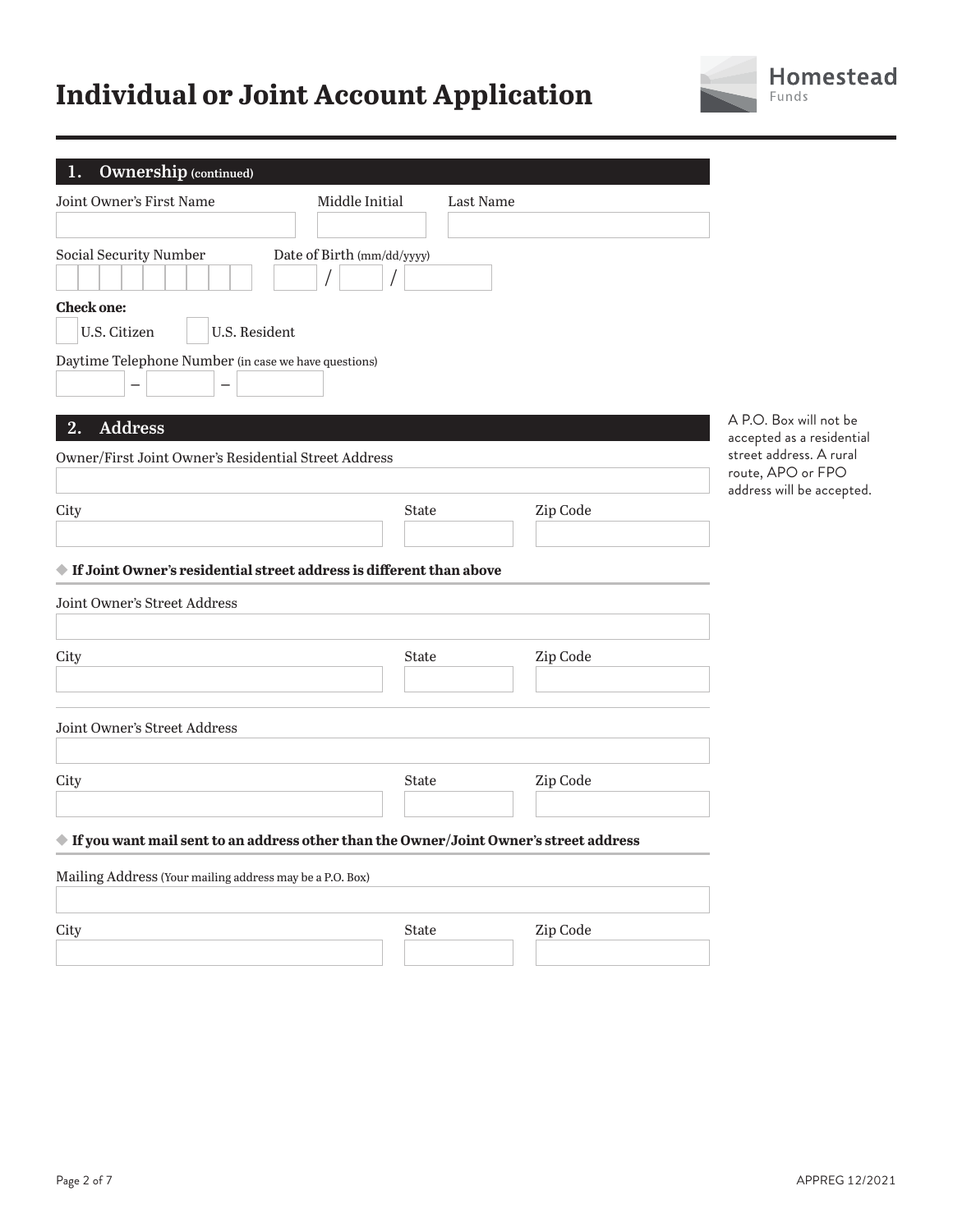

## **3. Electronic Delivery**

If you consent, an email will be sent each time your fund materials are available for viewing online. Instructions for accessing your materials will be provided in the email. You may revoke e-delivery consent at any time allowing you to receive printed materials.

**I elect to receive notification of the following checked fund documents electronically.**

| <b>Trade Confirmations</b> | Quarterly A |
|----------------------------|-------------|
|                            |             |

ccount Statements | Prospectus & Shareholder Reports

**Write in the amount of your initial investment.**

| Total Dollars (\$500 minimum) |
|-------------------------------|

**4. Investment Amount**

\$

**Indicate method of investment. Check one:**

By check

We accept personal checks with preprinted name and address made payable directly to Homestead Funds. We do not accept third party checks, credit card convenience checks, bank account starter checks, cash or cash equivalents (including money orders, traveler's checks, or bearer bonds).

By ACH transfer

Upon receipt of this application, we will initiate an electronic funds transfer from the account you indicate in Section 11.

By wire transfer

Call us at 800.258.3030 for transfer instructions.

From a Homestead Funds pre-existing account

This option is used when inheriting or transferring an existing account.

# **5. Fund Selections**

Indicate how the amount in **Section 4** should be allocated.

| <b>Total</b> (Must match amount from <b>Section 4)</b> | \$<br><sub>or</sub> | % |
|--------------------------------------------------------|---------------------|---|
| Rural America Growth and Income Fund (414)             | \$<br>or            | % |
| Growth Fund (182)                                      | \$<br>or            | % |
| International Equity Fund (180)                        | \$<br><sub>or</sub> | % |
| Small-Company Stock Fund (178)                         | \$<br>or            | % |
| Value Fund (176)                                       | \$<br><sub>or</sub> | % |
| Stock Index Fund (174)                                 | \$<br>or            | % |
| Short-Term Bond Fund (172)                             | \$<br>or            | % |
| Intermediate Bond Fund (171)                           | \$<br>or            | % |
| Short-Term Government Securities Fund (170)            | \$<br>or            | % |
| Daily Income Fund (168)                                | \$<br>or            | % |

If you are opening your new account with a check, wire or ACH transfer, complete this section. If you are funding your account only by establishing the Automatic Investment Plan, you may skip to Section 6.

If you are investing by ACH there is a maximum daily investment amount of \$100,000 per account. There is no daily maximum if you are investing by check or wire.

If you are opening your new account with a check, wire or ACH transfer, complete this section. If you are funding your new account only by establishing the Automatic Investing Program, you may skip to Section 6.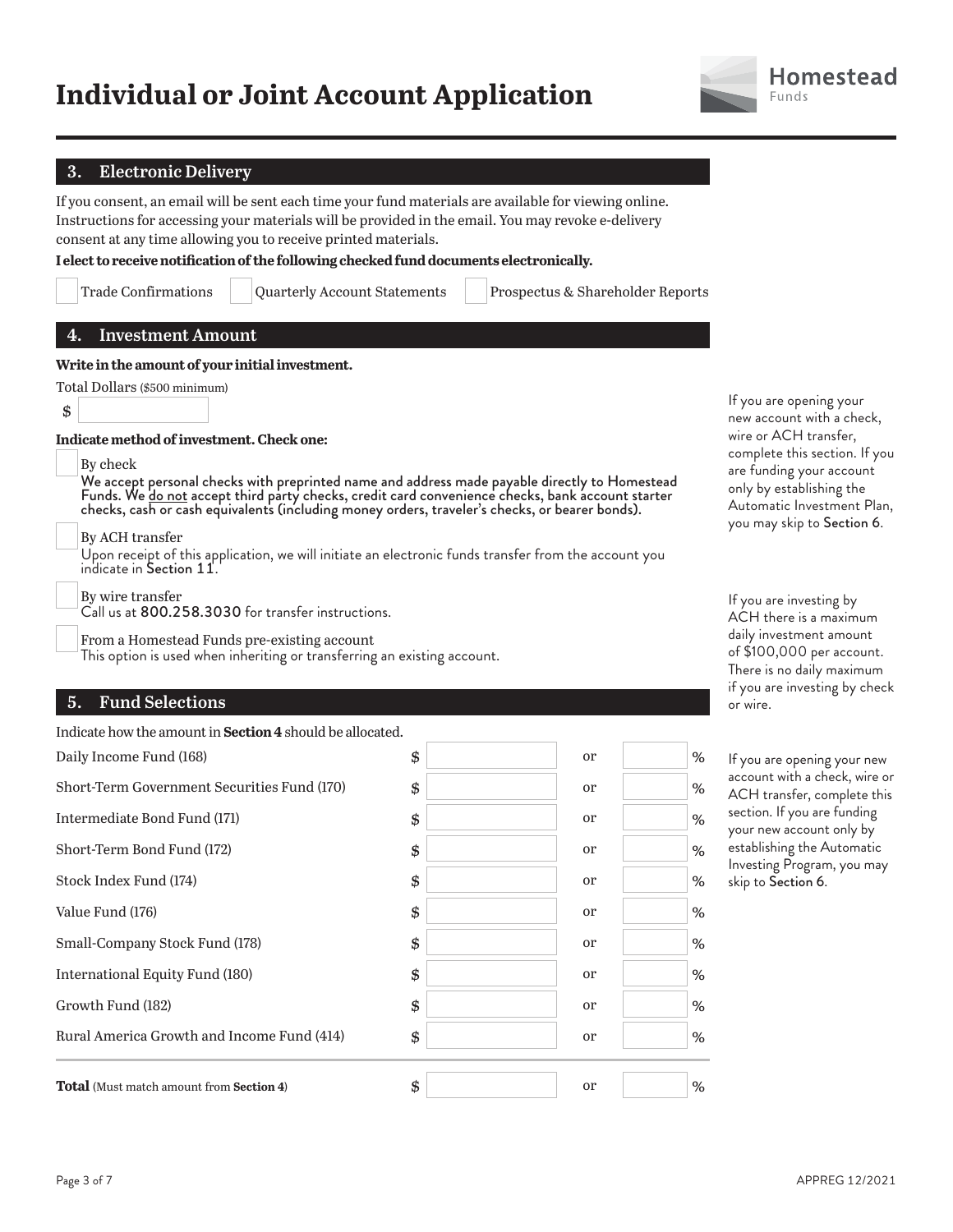# **Individual or Joint Account Application**



## **6. Automatic Investment Plan**

In addition to or instead of sending a check with this application, you may elect to fund your account by making regular investments transferred directly from your bank account (complete **Section A**) or paycheck (complete **Section B**).

| A. ACH transfer from Bank Account |           |               |          |  |
|-----------------------------------|-----------|---------------|----------|--|
| Transfer frequency:               |           |               |          |  |
| Monthly                           | Quarterly | Semi-annually | Annually |  |

Complete this section to sign up for the Automatic Investment Plan and have money moved regularly from your bank account to your fund account. You must also complete Section 11.

Complete this section to set up an account for receipt

Purchase Date (mm/dd/yyyy) — Your automatic purchases will occur on the day you provide or the next business day if the market is closed on your specified day. If you select the 29th, 30th or 31st, for any month without that many days, the system will schedule the last business day of the month for your purchase.



| Indicate how the amount above should be allocated. |                     |      |
|----------------------------------------------------|---------------------|------|
| Daily Income Fund (168)                            | \$<br><sub>or</sub> | $\%$ |
| Short-Term Government Securities Fund (170)        | \$<br><sub>or</sub> | %    |
| Intermediate Bond Fund (171)                       | \$<br><sub>or</sub> | %    |
| Short-Term Bond Fund (172)                         | \$<br><sub>or</sub> | %    |
| Stock Index Fund (174)                             | \$<br><sub>or</sub> | $\%$ |
| Value Fund (176)                                   | \$<br><sub>or</sub> | $\%$ |
| Small-Company Stock Fund (178)                     | \$<br><sub>or</sub> | $\%$ |
| International Equity Fund (180)                    | \$<br><sub>or</sub> | $\%$ |
| Growth Fund (182)                                  | \$<br>or            | $\%$ |
| Rural America Growth and Income Fund (414)         | \$<br><sub>or</sub> | %    |
| <b>Total</b>                                       | \$<br>or            | %    |

## **B. Payroll Deduction**

| Select the funds you will be investing in. You do not need to indicate investment amount at this time. |                                             |                                            | of payroll deductions to                                  |
|--------------------------------------------------------------------------------------------------------|---------------------------------------------|--------------------------------------------|-----------------------------------------------------------|
|                                                                                                        | Daily Income Fund (168)                     | Value Fund (176)                           | be sent by your employer.<br>We will mail your new        |
|                                                                                                        | Short-Term Government Securities Fund (170) | Small-Company Stock Fund (178)             | account numbers and other<br>information you will need to |
|                                                                                                        | Intermediate Bond Fund (171)                | International Equity Fund (180)            | provide to your payroll office<br>to initiate deposits.   |
|                                                                                                        | Short-Term Bond Fund (172)                  | Growth Fund (182)                          |                                                           |
|                                                                                                        | Stock Index Fund (174)                      | Rural America Growth and Income Fund (414) |                                                           |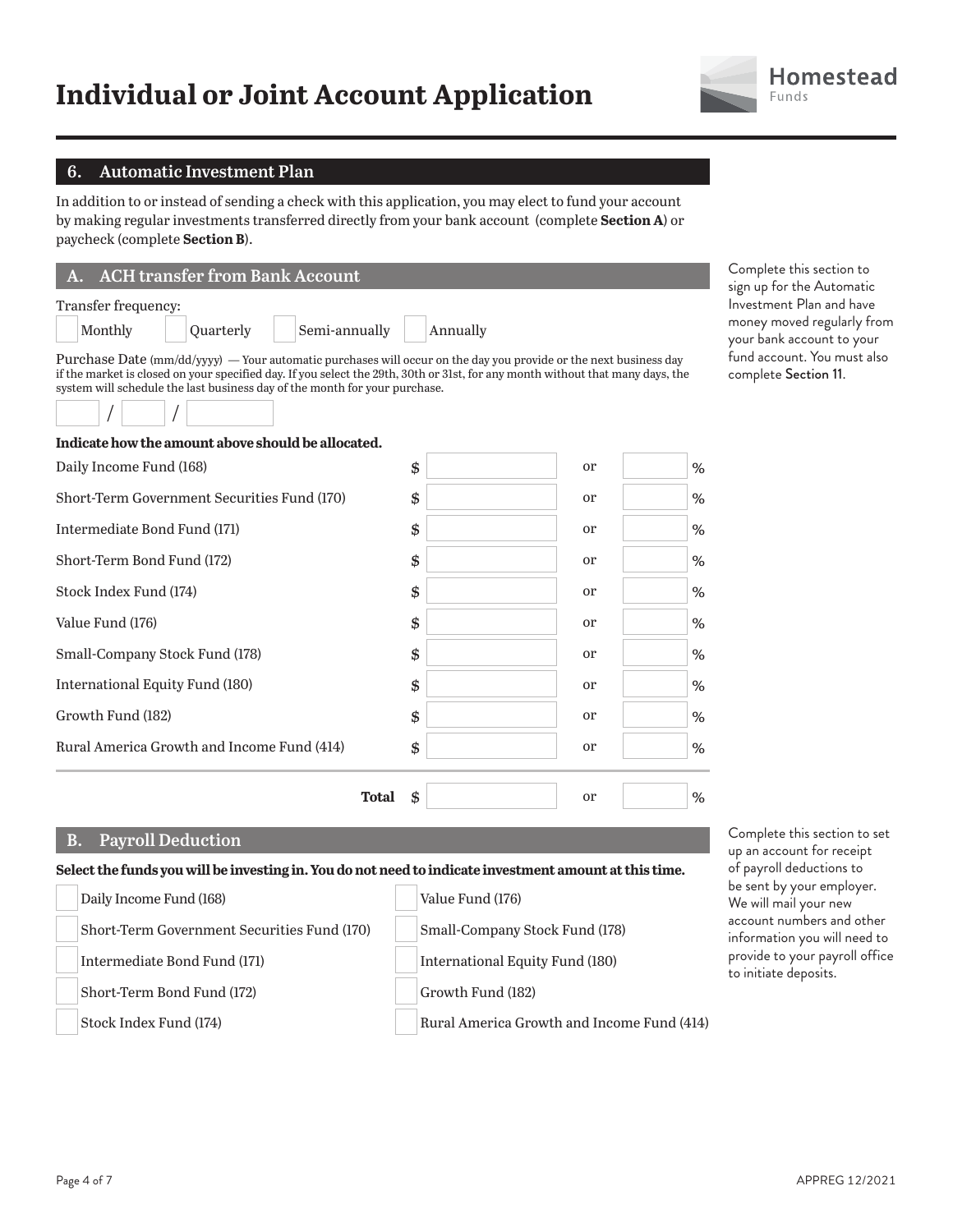

# **7. Dividends and Capital Gains**

**All distributions will be automatically reinvested in your fund account unless you make a different election here.**

Dividends and Short-Term Capital Gains:

 Pay by Check Sent to Address of Record Pay by Direct Deposit to Bank Account

You must also complete Section 11.

Pay by Check Sent to Address of Record Pay by Direct Deposit to Bank Account

Long-Term Capital Gains:

You must also complete Section 11.

# **8. Cost Basis Election**

Homestead Funds will report cost basis information to both shareholders and the Internal Revenue Service (IRS) on mutual fund shares acquired and subsequently redeemed after January 1, 2012. In order to deliver this service to you, we ask that you select a cost basis accounting method for your new account. If you do not elect a method, our default method of Average Cost will be used.

## **Please choose one of the following available methods:**

**Average Cost** — the purchase price of all covered shares in the account are averaged

**First In, First Out** — depletes shares beginning with the earliest acquisition date

**Last In, First Out** — depletes shares beginning with the most recent acquisition date

**High Cost** — depletes shares beginning with the most expensive shares

**Low Cost** — depletes shares beginning with the least expensive shares

**Specific Lot Identification** — depletes shares according to the lots chosen by the shareholder. FIFO will be used for shares withdrawn due to a systematic withdrawal plan and in cases where the lots you designate are insufficient or unavailable.

# **9. Phone Services**

We will act on your instructions to buy, exchange or sell shares by phone unless you check the box to opt out of those services below. You must have bank instructions on file to make purchases by phone.

## **Neither Homestead Funds nor the Transfer Agent will be liable for properly acting upon telephone instructions believed to be genuine.**

## **Check to Opt Out:**

I DO NOT want to make **purchases, exchanges** and **distributions** by phone.

Please consult your tax advisor to determine which cost basis accounting method best suits your individual tax situation.

If we cannot determine your election method, you will be defaulted to Average Cost.

Please note that for phone purchases we must have bank instructions on file. Complete Section 11.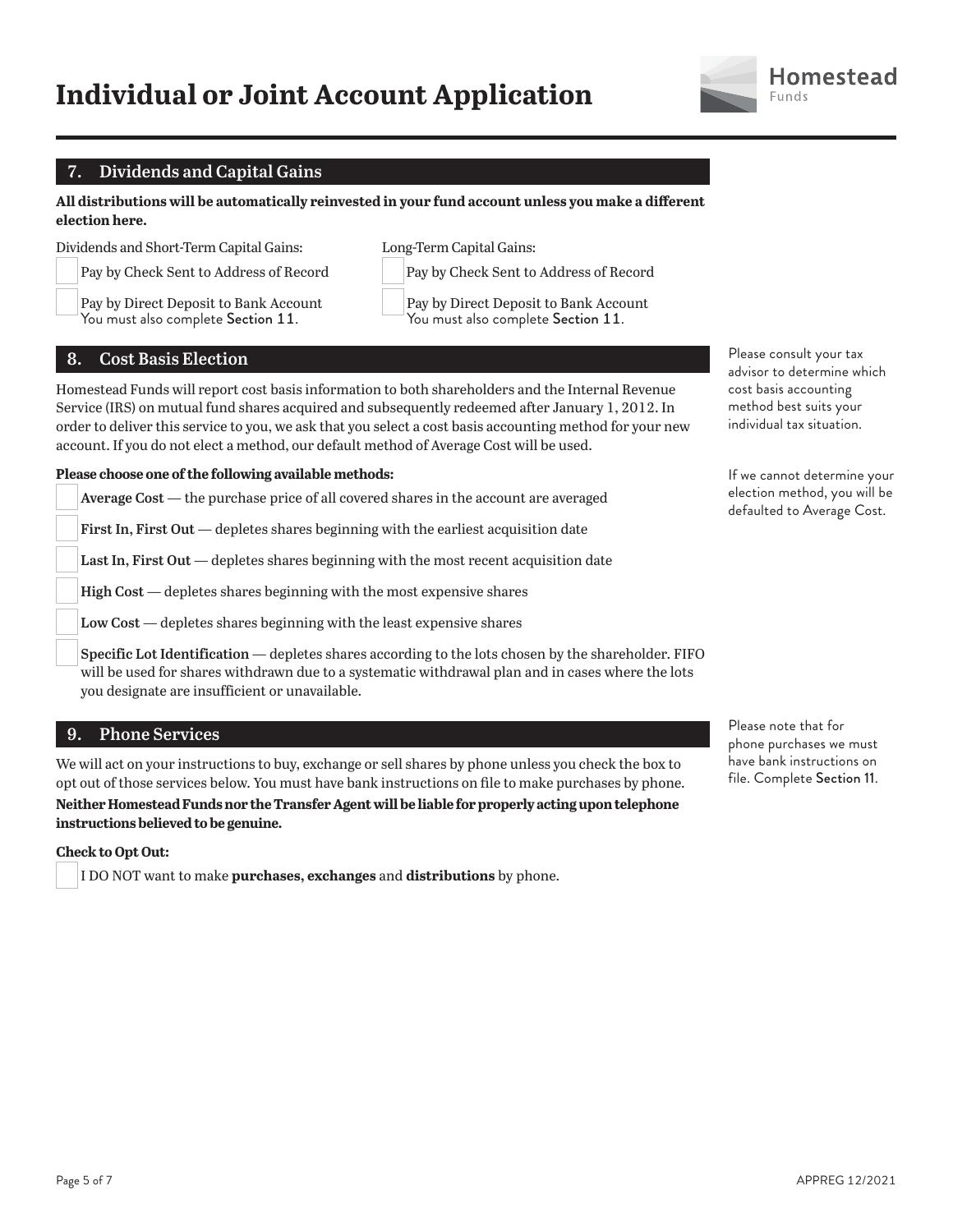

# **10. Transfer on Death Beneficiary Designation**

If you wish to have account assets transferred to named beneficiaries in the case of your death, or in the case of a joint account, the death of all account owners, complete a Transfer on Death Beneficiary Form (available at **homesteadfunds.com**) and return it with your signed application.

Transfer on death instructions can only be established for individual accounts and joint accounts registered to joint tenants with right of survivorship. Transfer on death instructions cannot be established for joint accounts registered to tenants in common or community property. Not all states allow transfer on death instructions. Please check with a qualified tax adviser to ensure it is allowable in your state before submitting a Transfer on Death Beneficiary Form.

# **11. Bank Information**

By completing this section, you authorize Homestead Funds to deduct money from your bank account via ACH to purchase shares into your Homestead Funds account and to send redemption proceeds via wire or ACH to your bank account of record.

## **Be sure to complete this section if you:**

- ɕ Elected to send your investment by wire or ACH transfer (**Section 4**)
- **Signed up for the Automatic Investment Plan and chose to have money moved by ACH transfer** from your bank account (**Section 6**)
- **Elected to have distributions deposited directly in your bank account (Section 7)**
- Want the option of having redemption proceeds deposited directly in your bank account





## **Attach voided check here.**

Check this box if you wish to use your initial purchase check enclosed with this application to establish banking instructions instead of using an additional voided check

Your request cannot be processed without a voided check or deposit slip for the account you wish to designate as your bank account of record unless you opt for us to use your initial purchase check.

Checks must be preprinted with your name and address. At least one common name must match exactly between your Homestead Funds and bank account. We do not accept starter checks. If you do not have a preprinted check please include a letter from your bank, on their letterhead, confirming your bank account registration, account number and routing number.